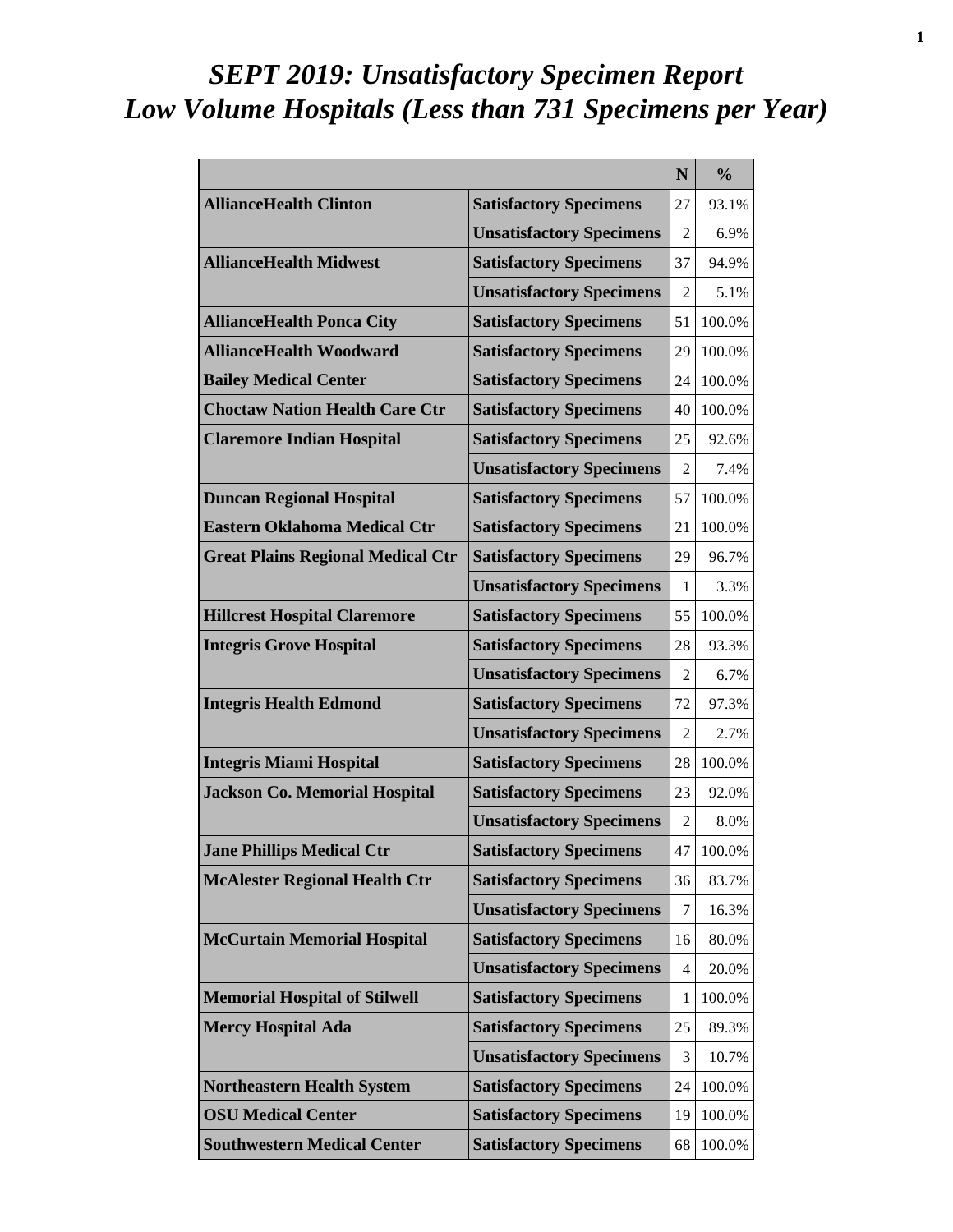# *SEPT 2019: Unsatisfactory Specimen Report Low Volume Hospitals (Less than 731 Specimens per Year)*

|                                        |                                 |    | $\frac{0}{0}$ |
|----------------------------------------|---------------------------------|----|---------------|
| <b>St. John Owasso</b>                 | <b>Satisfactory Specimens</b>   | 46 | 97.9%         |
|                                        | <b>Unsatisfactory Specimens</b> |    | 2.1%          |
| <b>St. Mary's Regional Medical Ctr</b> | <b>Satisfactory Specimens</b>   |    | 100.0%        |
| <b>Weatherford Regional Hospital</b>   | <b>Satisfactory Specimens</b>   |    | 91.7%         |
|                                        | <b>Unsatisfactory Specimens</b> |    | 8.3%          |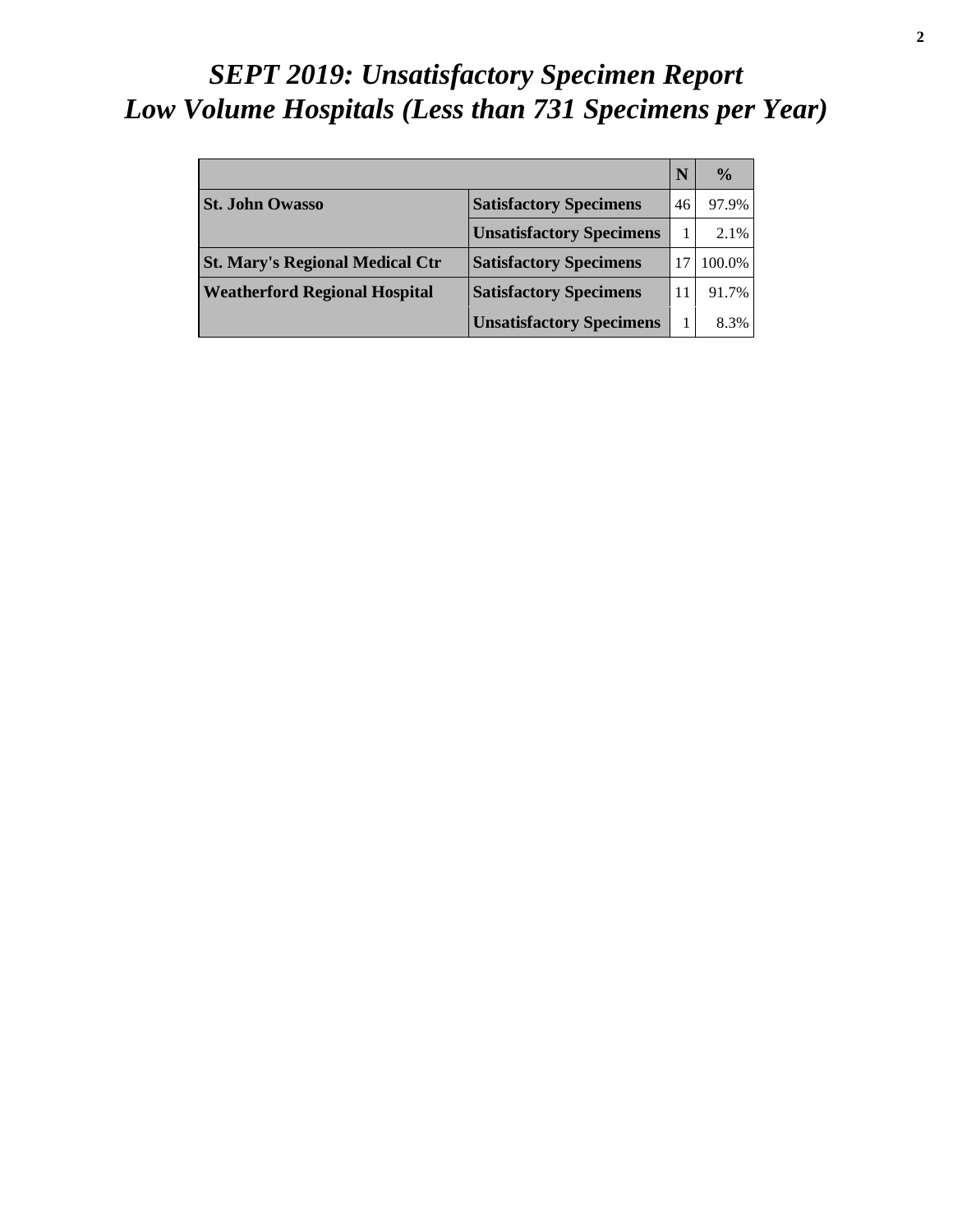#### *SEPT 2019: Unsatisfactory Specimen Report Low Volume Hospitals (Less than 731 Specimens per Year)*

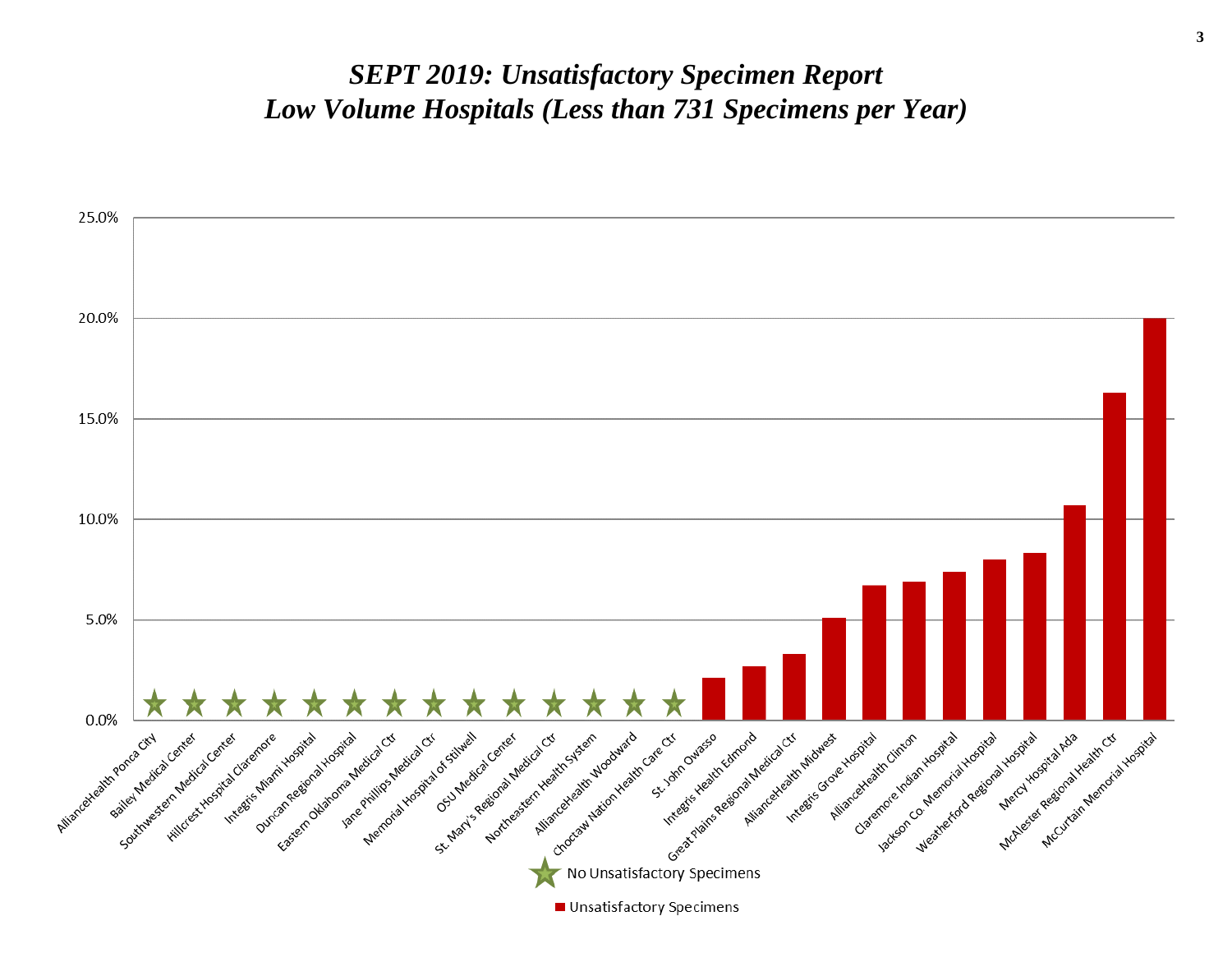# *SEPT 2019: Unsatisfactory Specimen Report Medium Volume Hospitals (731-2499 Specimens per Year)*

|                                          |                                 | N              | $\frac{0}{0}$ |
|------------------------------------------|---------------------------------|----------------|---------------|
| <b>AllianceHealth Durant</b>             | <b>Satisfactory Specimens</b>   | 67             | 98.5%         |
|                                          | <b>Unsatisfactory Specimens</b> | 1              | 1.5%          |
| <b>Chickasaw Nation Medical Ctr</b>      | <b>Satisfactory Specimens</b>   | 71             | 94.7%         |
|                                          | <b>Unsatisfactory Specimens</b> | 4              | 5.3%          |
| <b>Comanche Co. Memorial Hosp</b>        | <b>Satisfactory Specimens</b>   | 112            | 94.9%         |
|                                          | <b>Unsatisfactory Specimens</b> | 6              | 5.1%          |
| <b>Hillcrest Hospital South</b>          | <b>Satisfactory Specimens</b>   | 146            | 97.3%         |
|                                          | <b>Unsatisfactory Specimens</b> | 4              | 2.7%          |
| <b>Integris Bass Baptist Health Ctr</b>  | <b>Satisfactory Specimens</b>   | 74             | 97.4%         |
|                                          | <b>Unsatisfactory Specimens</b> | 2              | 2.6%          |
| <b>Integris Canadian Valley Hospital</b> | <b>Satisfactory Specimens</b>   | 89             | 94.7%         |
|                                          | <b>Unsatisfactory Specimens</b> | 5              | 5.3%          |
| <b>Integris Southwest Medical Ctr</b>    | <b>Satisfactory Specimens</b>   | 78             | 100.0%        |
| <b>Lakeside Women's Hospital</b>         | <b>Satisfactory Specimens</b>   | 100            | 100.0%        |
| <b>Mercy Hospital Ardmore</b>            | <b>Satisfactory Specimens</b>   | 63             | 98.4%         |
|                                          | <b>Unsatisfactory Specimens</b> | 1              | 1.6%          |
| <b>Saint Francis Hospital South</b>      | <b>Satisfactory Specimens</b>   | 93             | 94.9%         |
|                                          | <b>Unsatisfactory Specimens</b> | 5              | 5.1%          |
| <b>Saint Francis Muskogee</b>            | <b>Satisfactory Specimens</b>   | 43             | 100.0%        |
| <b>St. Anthony Hospital</b>              | <b>Satisfactory Specimens</b>   | 124            | 99.2%         |
|                                          | <b>Unsatisfactory Specimens</b> | $\mathbf{1}$   | 0.8%          |
| <b>St. Anthony Shawnee Hospital</b>      | <b>Satisfactory Specimens</b>   | 69             | 97.2%         |
|                                          | <b>Unsatisfactory Specimens</b> | $\overline{2}$ | 2.8%          |
| <b>Stillwater Medical Center</b>         | <b>Satisfactory Specimens</b>   | 73             | 98.6%         |
|                                          | <b>Unsatisfactory Specimens</b> | 1              | 1.4%          |
| <b>WW Hastings Indian Hospital</b>       | <b>Satisfactory Specimens</b>   | 81             | 95.3%         |
|                                          | <b>Unsatisfactory Specimens</b> | 4              | 4.7%          |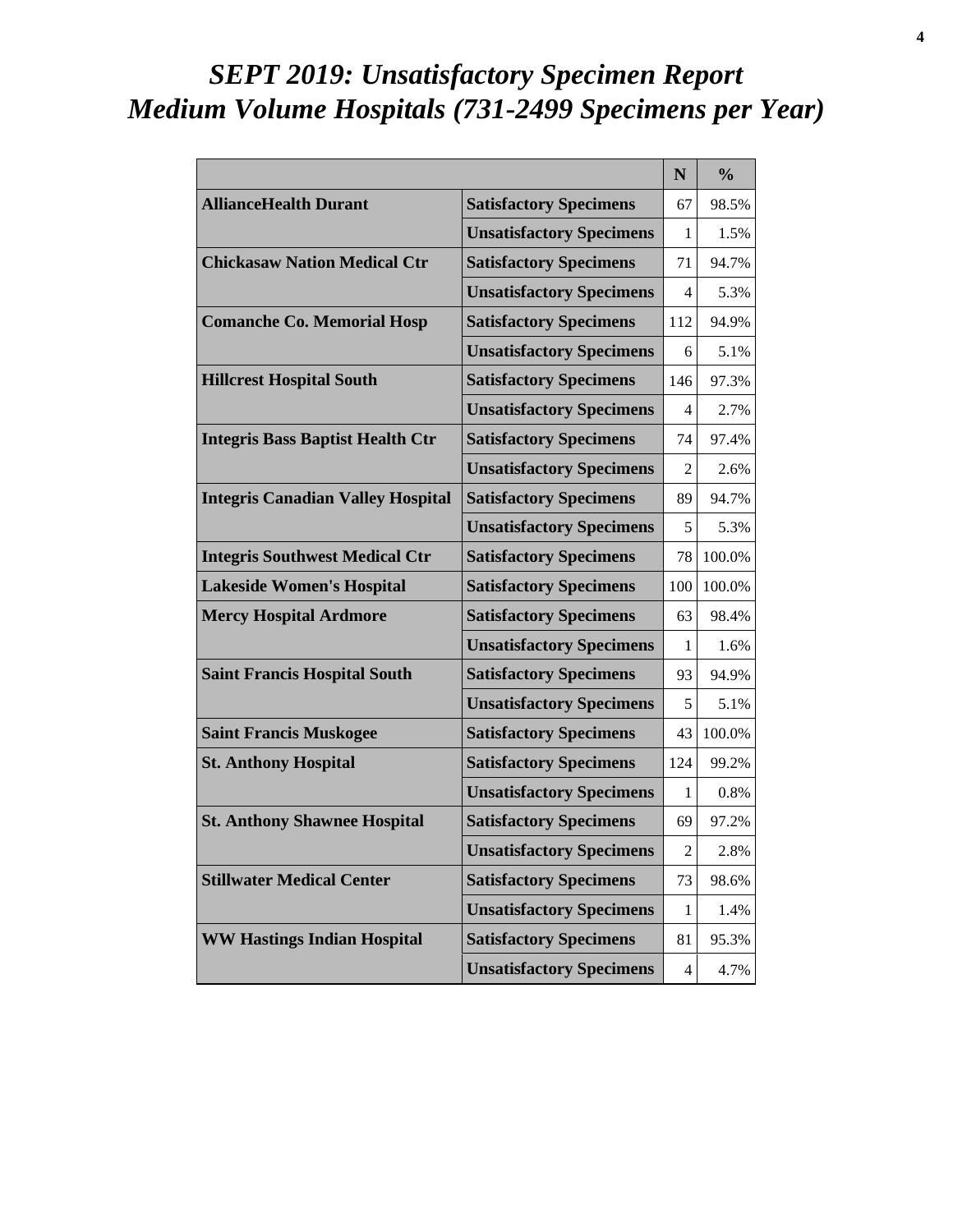#### *SEPT 2019: Unsatisfactory Specimen Report Medium Volume Hospitals (731-2499 Specimens per Year)*

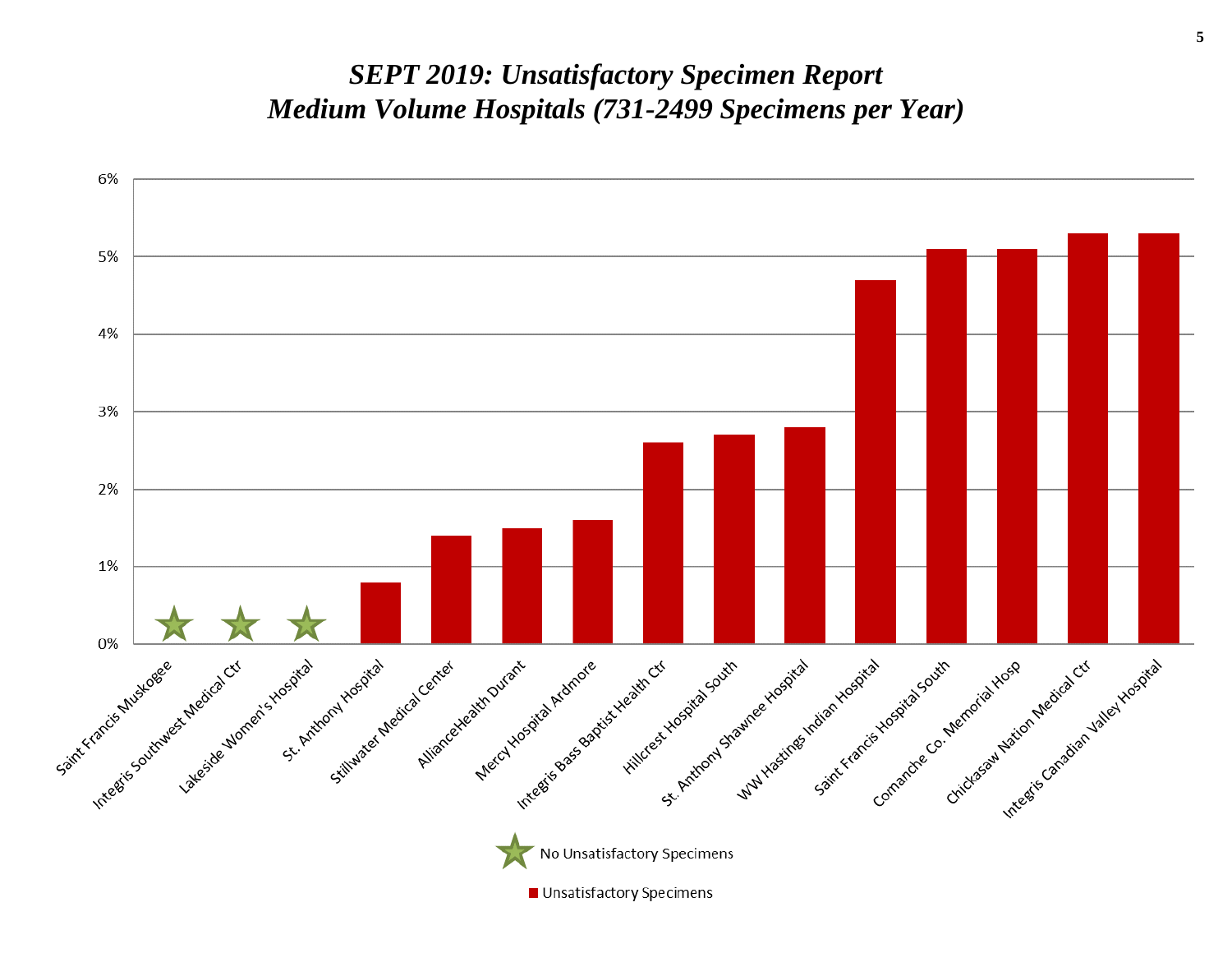# *SEPT 2019: Unsatisfactory Specimen Report High Volume Hospitals (2500 or More Specimens per Year)*

|                                          |                                 | N   | $\frac{0}{0}$ |
|------------------------------------------|---------------------------------|-----|---------------|
| <b>Children's Hosp at OU Medical Ctr</b> | <b>Satisfactory Specimens</b>   | 406 | 96.4%         |
|                                          | <b>Unsatisfactory Specimens</b> | 15  | 3.6%          |
| <b>Hillcrest Medical Center</b>          | <b>Satisfactory Specimens</b>   | 286 | 98.3%         |
|                                          | <b>Unsatisfactory Specimens</b> | 5   | 1.7%          |
| <b>Integris Baptist Medical Ctr-OKC</b>  | <b>Satisfactory Specimens</b>   | 288 | 99.7%         |
|                                          | <b>Unsatisfactory Specimens</b> | 1   | 0.3%          |
| <b>Mercy Hospital Oklahoma City</b>      | <b>Satisfactory Specimens</b>   | 369 | 98.4%         |
|                                          | <b>Unsatisfactory Specimens</b> | 6   | 1.6%          |
| <b>Norman Regional Health System</b>     | <b>Satisfactory Specimens</b>   | 234 | 100.0%        |
| <b>Saint Francis Hospital</b>            | <b>Satisfactory Specimens</b>   | 557 | 98.8%         |
|                                          | <b>Unsatisfactory Specimens</b> |     | 1.2%          |
| <b>St. John Medical Center</b>           | <b>Satisfactory Specimens</b>   | 227 | 97.8%         |
|                                          | <b>Unsatisfactory Specimens</b> | 5   | 2.2%          |